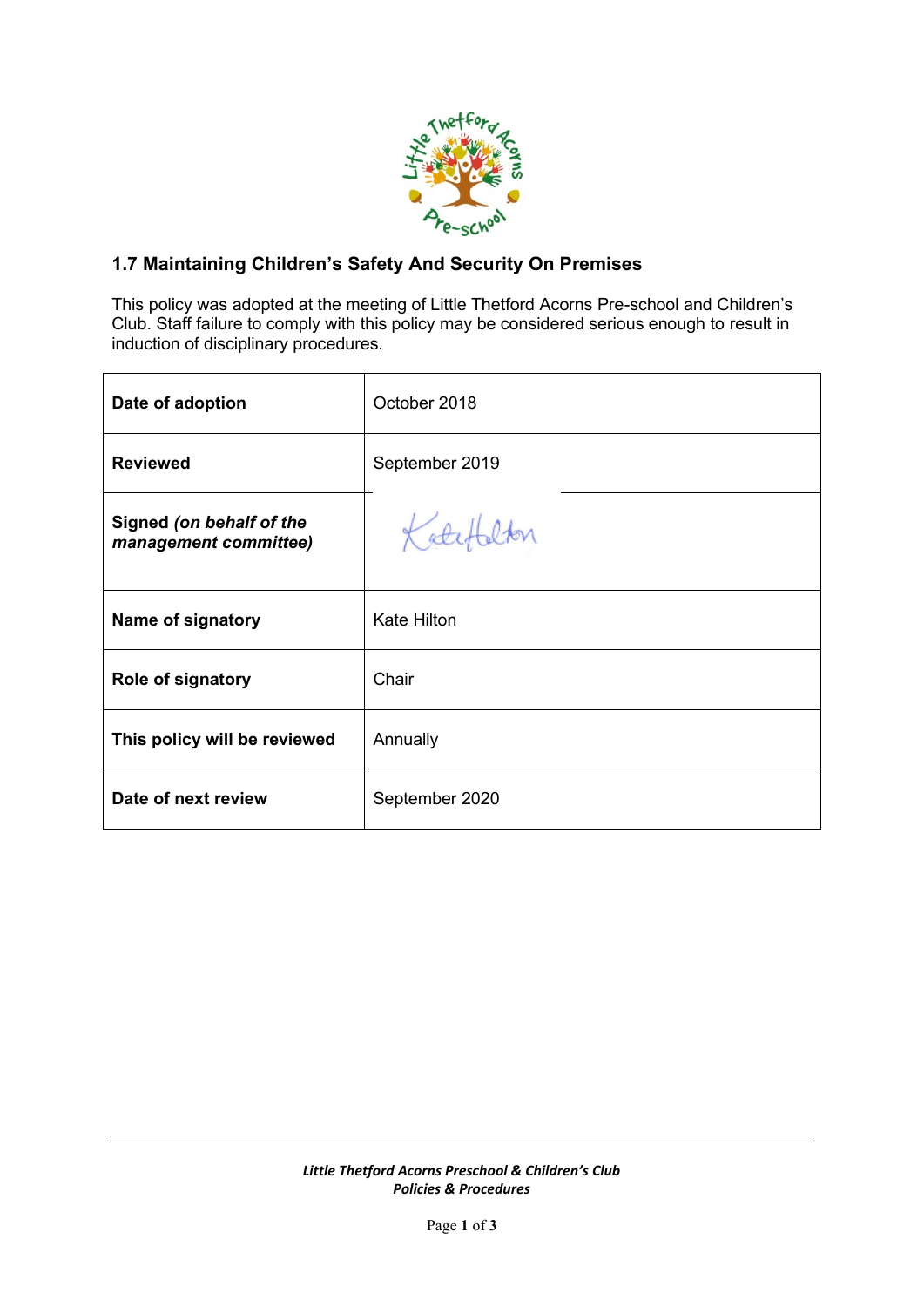# **1.7 Maintaining Children's Safety And Security On Premises**

**Safeguarding and Welfare Requirement: Safety and Suitability of premises, Environment and Equipment** Providers must take reasonable steps to ensure the safety of children, staff and others on the premises. **Health**

The provider must promote the good health of children attending the setting

#### **Policy statement**

We maintain the highest possible security of our premises to ensure that each child is safely cared for during their time with us.

Staff in our setting ensure that there are procedures to keep children safe; all staff and volunteers are aware of and follow the procedures below.

### **Procedures**

#### *Children's personal safety:*

- We ensure all employed staff members have been checked for criminal records via an enhanced disclosure with children's barred list check through the Disclosure and Barring Service.
- We follow 'safer recruitment' procedures by performing Enhanced criminal records and barred lists checks, and other suitability checks, such as reference checks, for staff and volunteers prior to their post being confirmed. This will ensure that no disqualified person or unsuitable person works at the setting or has access to the children.
- Where practicably possible, staff members do not normally supervise children on their own.
- All children are supervised by adults at all times.
- Only qualified and trained members of staff with a DBS Enhanced disclosure are able to take children to the toilets or to the hand washing facilities.
- Whenever children are on the premises at least two adults must be present.
- We carry out risk assessment to ensure children are not made vulnerable within any part of our premises, nor by any activity.
- Children are only released into the care of a known adult at the end of a session. Procedures are in place to ensure that our staff members are always aware who will be collecting each child (see our Child Collection and Uncollected Child policies).